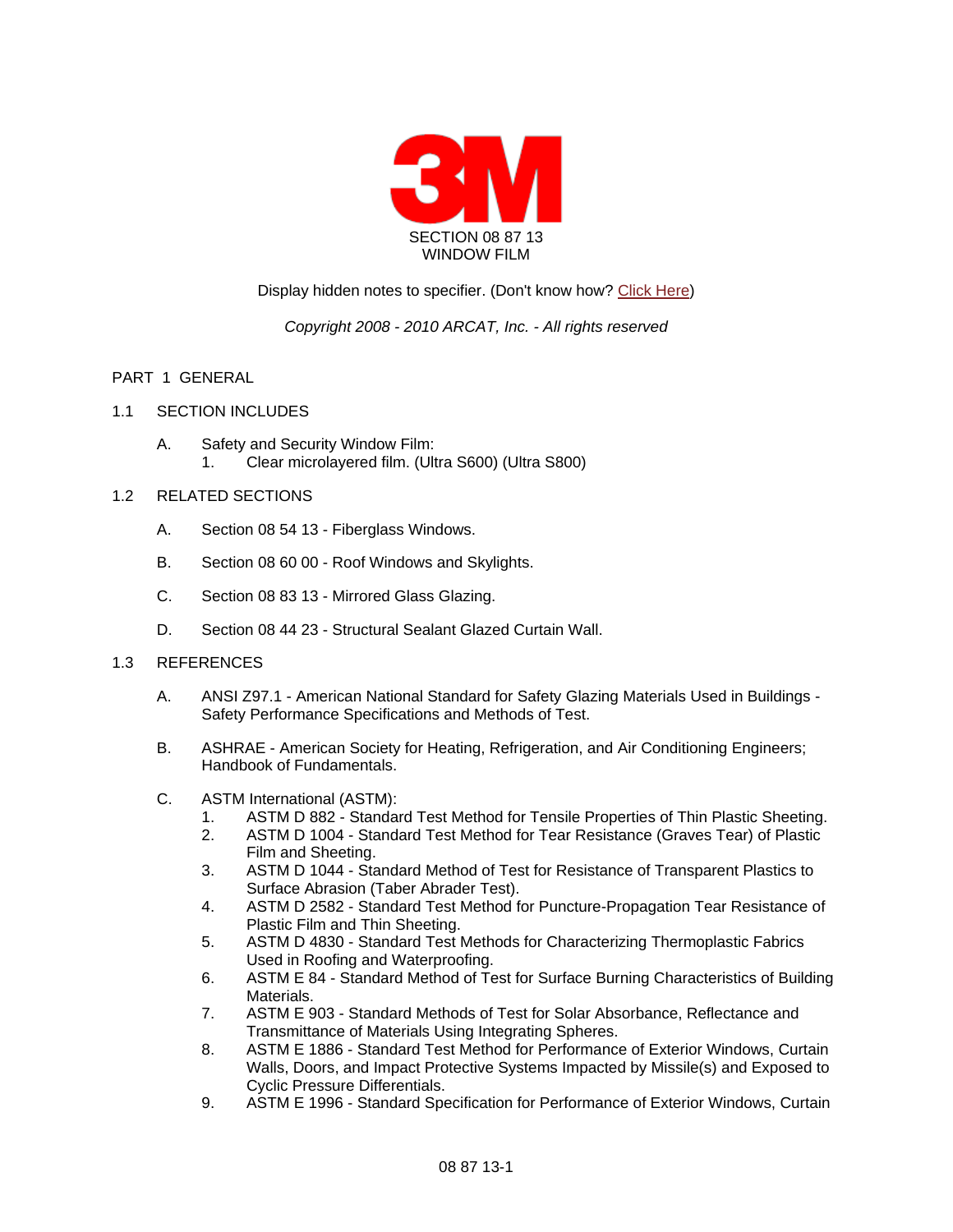Walls, Doors and Impact Protective Systems Impacted by Windborne Debris in Hurricanes.

- 10. ASTM F 1642 Standard Method of Test for Glazing and Glazing Systems Subject to Airblast Loadings
- 11. ASTM F 2912 Standard Specification for Glazing and Glazing Systems Subject to Airblast Loadings.
- D. Consumer Products Safety Commission 16 CFR, Part 1201 Safety Standard for Architectural Glazing Materials.
- E. GSA-TS01 Standard Test for Glazing and Glazing Systems Subject to Airblast Loadings.
- F. NFRC 100/200 (Formerly ASTM E903) Standard Methods of Test for Solar Absorbance, Reflectance and Transmittance of Materials Using Integrating Spheres.
- G. ISO 16933, International Standard for Glass in Building: Explosion-resistant security glazing - Test and classification for arena air-blast testing.

### 1.4 PERFORMANCE REQUIREMENTS

- A. Safety Glazing Impact Performance:
	- 1. 400 ft-lbs impact resistance, meeting ANSI Z97.1 (Class A, Unlimited) and 16 CFR 1201 (Category 2) impact requirements with film applied on 1/4 inch annealed glass.
	- 2. Impact Resistance after Aging: 400 ft-lbs, meeting ANSI Z97.1 (Class A, Unlimited) and 16 CFR 1201 (Category 2) impact requirements with film applied on 1/8 inch annealed glass.
- B. Blast Hazard Mitigation Performance:
	- 1. GSA Rating of "2"/ ASTM F1642 "No Hazard" with minimum blast load of 7 psi and 43 psi\*msec, on 1/4 inch (6 mm) single pane glass and film attachment system.
	- 2. GSA Rating of "2" / ASTM F1642 "Minimal Hazard" with minimum blast load of 9 psi and 60 psi\*msec, on 1 inch (25 mm) double pane glass and film attachment system.
	- 3. GSA Rating of "3B" / ASTM F1642 "Very Low Hazard" with minimum blast load of 5 psi and 28 psi\*msec, on 1/4" single pane glass without film attachment system.
	- 4. GSA Rating of "3B" / ASTM F1642 "Low Hazard" with minimum blast load of 11 psi and 65 psi\*msec, on 1 inch (25 mm) double pane glass without film attachment system.
- C. Impact Resistance and Pressure Cycling:
	- 1. ASTM E1996 / E1886: Small Missile "A", +/- 80 psf Design Pressure.
- D. Tear Resistance:
	- 1. Minimum Graves Area Tear Strength of 1,000 lbs% as measured on coated film product, without liner, per ASTM D1004.
- E. Adhesion to Glass:
	- 1. Minimum 8 lbs/in peel strength per ASTM D3330 (Method A).
- F. Flammability: Surface burning characteristics when tested in accordance ASTM E 84, demonstrating film applied to glass rated Class A for Interior Use:
	- 1. Flame Spread Index: no greater than 25.
	- 2. Smoke Developed Index: no greater than 55.
- G. Abrasion Resistance:
	- 1. Film shall have a surface coating that is resistant to abrasion such that less than 3 percent increase of transmitted light haze will result when tested in accordance to ASTM D 1044 using 100 cycles, 500 grams weight, and the CS10F Calibrase Wheel.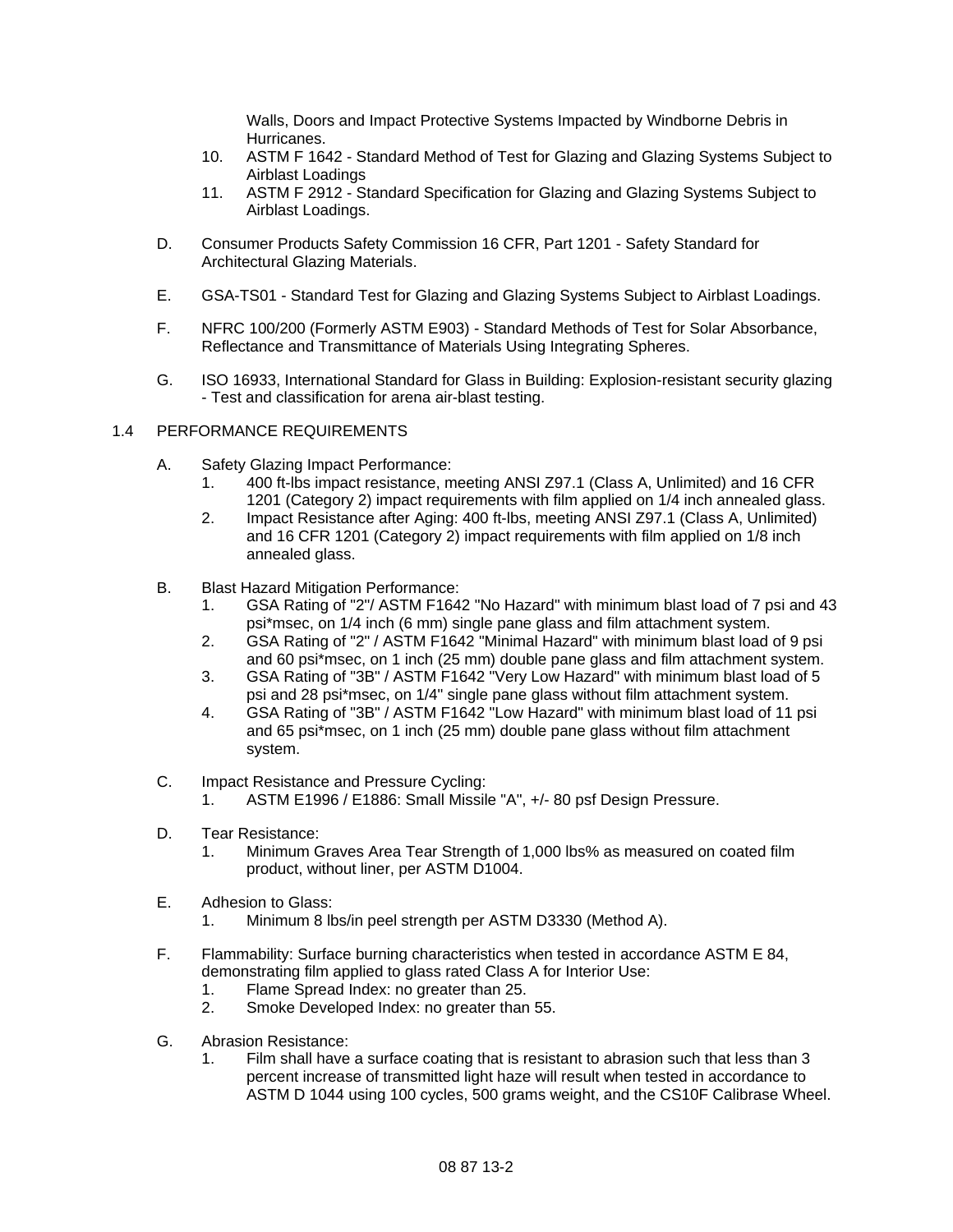- H. UV Light Rejection:
	- 1. Minimum of 99.9% UV light rejection (300 380 nm), per ASTM E903, as determined with film applied on 1/4 inch clear glass.

## 1.5 SUBMITTALS

- A. Submit under provisions of Section 01 30 00 Administrative Requirements.
- B. Product Data: Manufacturer's current technical literature on each product to be used, including:
	- 1. Manufacturer's Data Sheets.
	- 2. Preparation instructions and recommendations.
	- 3. Storage and handling requirements and recommendations.
	- 4. Installation methods.
- C. 3rd Party Test Report Submittal Requirements. Submit the following 3rd Party test reports indicating compliance with the test values listed in this section.
	- 1. Flammability Testing, ASTM E84.
	- 2. Film Properties Testing, ASTM D882.
	- 3. Abrasion Resistance Testing, ASTM D1044.
	- 4. Peel Strength Testing, ASTM D3330.
	- 5. Tear Resistance Testing, ASTM D1004.
	- 6. Puncture Strength Testing, ASTM D4830.
	- 7. Safety Glazing Impact Testing, ANSI Z97.1 and/or 16 CFR 1201.
	- 8. Impact Resistance and Pressure Cycling, ASTMs E1886 and E1996.
	- 9. Blast Hazard Mitigation Testing, ASTM F1642 / F2912 and/or GSA-TS01-2003.
- D. Other Product Submittals:
	- 1. Manufacturer's summary of 3rd Party Blast Hazard Mitigation Testing, ASTM F1642 / F2912 and/or GSA-TS01-2003
	- 2. 3rd Party test reports from Forced Entry Resistance evaluations.
- E. Verification Samples: For each film specified, two samples representing actual film color and pattern.

#### 1.6 QUALITY ASSURANCE

- A. Manufacturer Qualifications: All primary products specified in this section will be supplied by a single manufacturer with a minimum of ten years experience.
	- 1. Provide documentation that the adhesive used on the specified films is a Pressure Sensitive Adhesive (PSA).
- B. Installer Qualifications: All products listed in this section are to be installed by a single installer with a minimum of five years demonstrated experience in installing products of the same type and scope as specified.
	- 1. Provide documentation that the installer is authorized by the Manufacturer to perform Work specified in this section.
	- 2. Provide a commercial building reference list of 5 properties where the installer has applied window film. This list will include the following information:
		- a. Name of building.
		- b. The name and telephone number of a management contact.
		- c. Type of glass.
		- d. Type of film and/or film attachment system.
		- e. Amount of film and/or film attachment system installed.
		- f. Date of completion.
- C. Mock-Up: Provide a mock-up for evaluation of surface preparation techniques and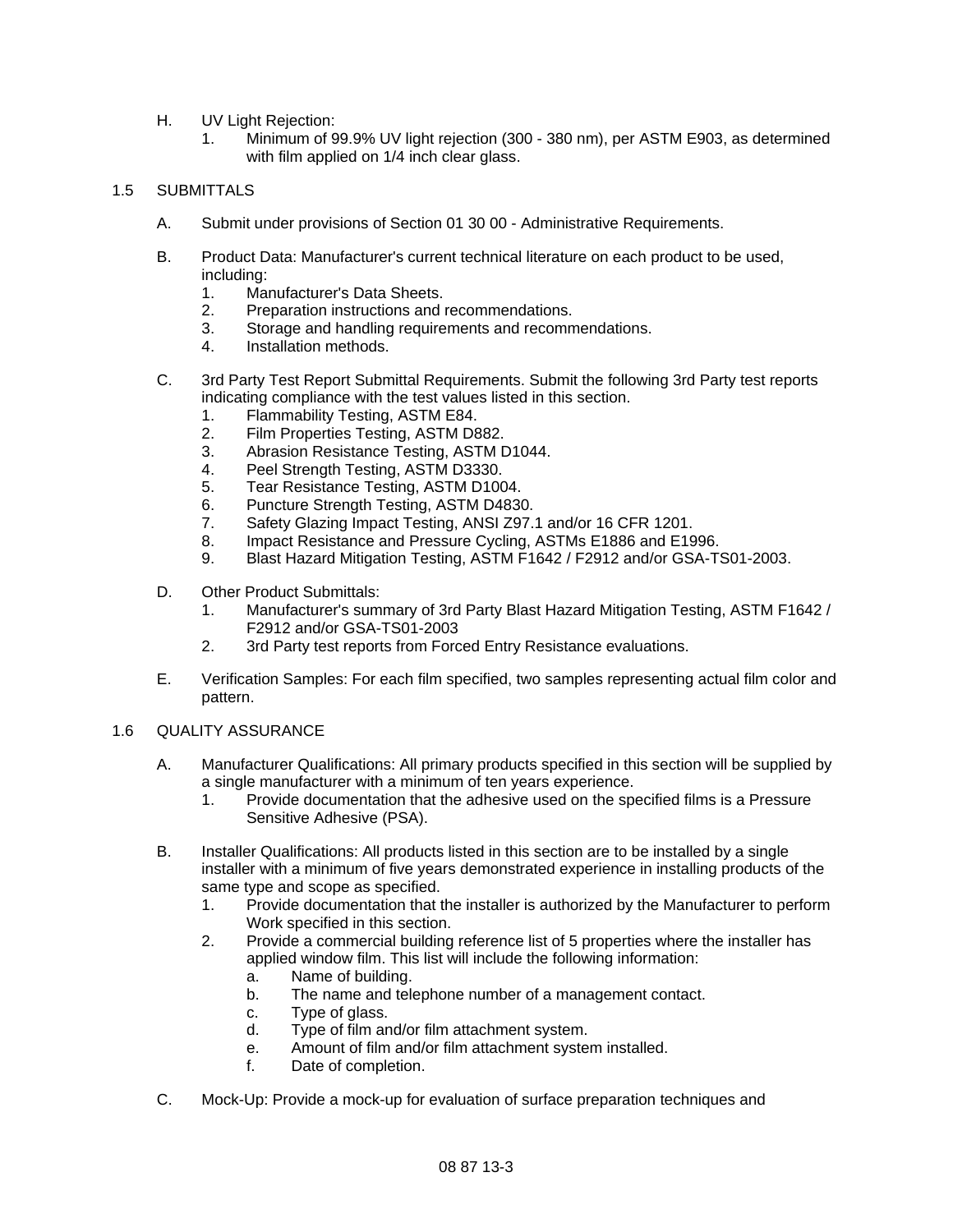application workmanship.

- 1. Finish areas designated by Architect.
- 2. Do not proceed with remaining work until workmanship, color, and sheen are approved by Architect.
- 3. Refinish mock-up area as required to produce acceptable work.

### 1.7 DELIVERY, STORAGE, AND HANDLING

- A. Follow Manufacturer's instructions for storage and handling.
- B. Store products in manufacturer's unopened packaging until ready for installation.
- C. Store and dispose of hazardous materials, and materials contaminated by hazardous materials, in accordance with requirements of local authorities having jurisdiction.

### 1.8 PROJECT CONDITIONS

A. Maintain environmental conditions (temperature, humidity, and ventilation) within limits recommended by manufacturer for optimum results. Do not install products under environmental conditions outside manufacturer's recommended limits.

### 1.9 WARRANTY

A. At project closeout, provide to Owner or Owners Representative an executed current copy of the manufacturer's standard limited warranty against manufacturing defect, outlining its terms, conditions, and exclusions from coverage.

## PART 2 PRODUCTS

#### 2.1 MANUFACTURERS

- A. Acceptable Manufacturer: 3M Window Film , which is located at: 3M Center Bldg. 0235-02- S-27; St. Paul, MN 55144-1000; Toll Free Tel: 866-499-8857; Tel: 651-733-2222; Fax: 651- 737-3446; Email[:request info \(jemannix@mmm.com\);](http://admin.arcat.com/users.pl?action=UserEmail&company=3M+Window+Film+&coid=31704&rep=&fax=651-737-3446&message=RE:%20Spec%20Question%20(08870mmm):%20%20&mf=) Web[:www.3m.com/windowfilm](http://www.3m.com/windowfilm)
- B. Substitutions: Not permitted.

## 2.2 CLEAR MICROLAYERED SAFETY AND SECURITY WINDOW FILM

- A. 3M Scotchshield Ultra S600 Safety and Security Window Film. Optically clear microlayered polyester film, nominally 6 mils (0.006 inch) thick, with a durable acrylic abrasion resistant coating over one surface and a pressure sensitive adhesive on the other. The film is clear and does not contain dyed polyester. The adhesive is pressure-activated, not wateractivated, and forms a physical bond, not chemical bond, to the glass. The film is microlayered with both plastic and ductile polyester layers for tear resistance.
	- 1. Physical / Mechanical Performance Properties (nominal):
		- a. Film Color: Clear.
		- b. Film Thickness (excluding coatings or adhesive liner): Nominal 6 mils
		- c. Tensile Strength (ASTM D882):
			- 1) Base Film: 32,000 psi (MD) / 32,000 psi (TD).
			- 2) Coated Film: 27,000 psi (MD) / 27,000 psi (TD).
		- d. Break Strength (ASTM D882):
			- 1) Base Film: 190 lb/in (MD) / 190 lb/in (TD).
			- 2) Coated Film: 160 lb/in (MD) / 160 lb/in (TD).
		- e. Percent Elongation at Break (ASTM D882):
			- 1) Base Film: 110 % (MD) / 100 % (TD).
			- 2) Coated Film: 85 % (MD) / 95 % (TD).
		- f. Yield Strength: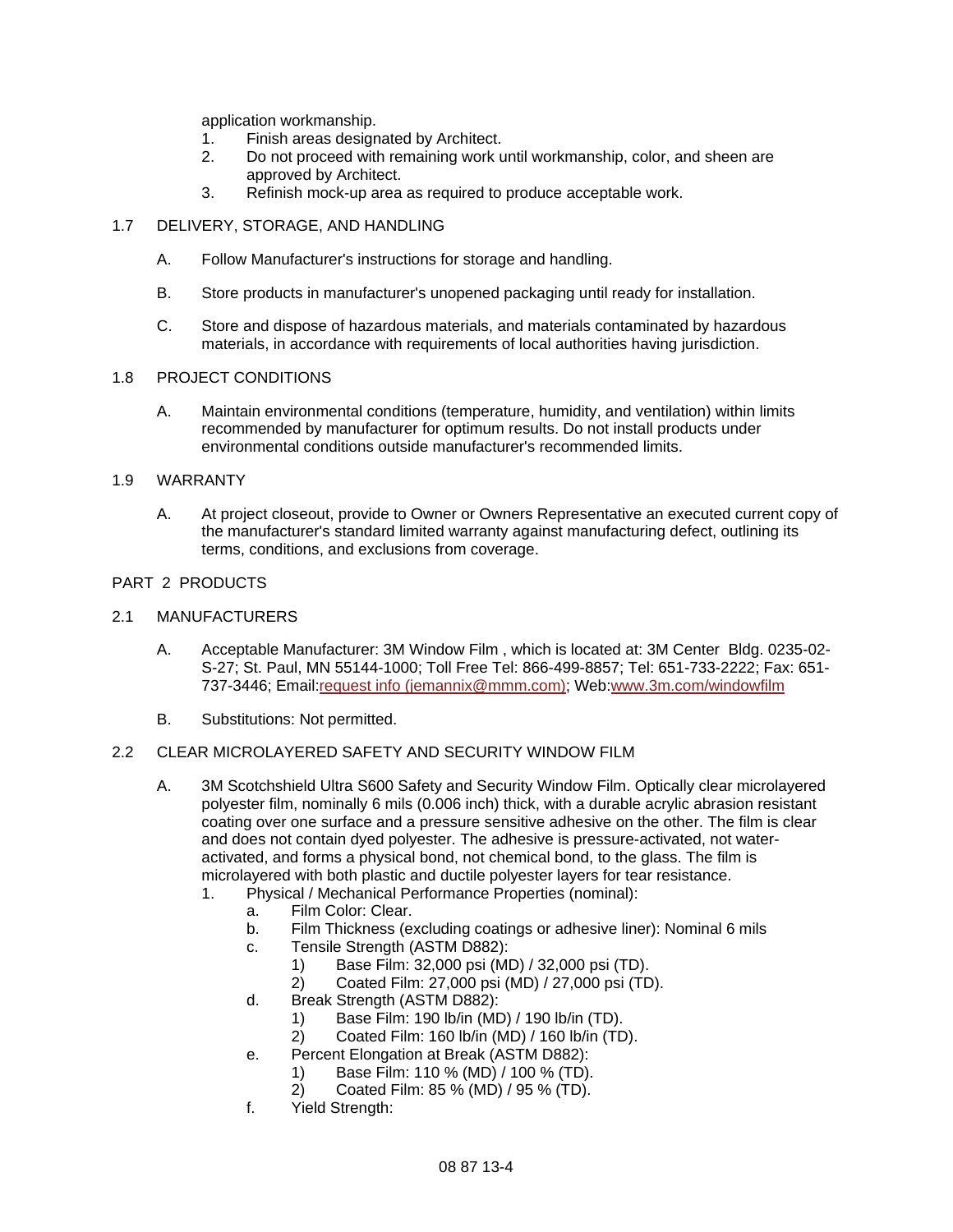- 1) Base Film: 12,000 psi (MD).
- 2) Coated Film: 15,000 psi (MD).
- g. Percent Elongation at Yield (ASTM D882):
	- 1) Base Film: 7% (MD).
	- 2) Coated Film: 8% (MD).
- h. Graves Tear Resistance (ASTM D1004):
	- 1) Maximum Force (lbs):
		- a) Base Film: 28 (MD) / 28 (TD).
		- b) Coated Film: 28 (MD) / 28 (TD).
	- 2) Maximum Extension (in):
		- a) Base Film: 0.45 (MD) / 0.65 (TD).
		- b) Coated Film: 0.55 (MD) / 0.55 (TD).
	- 3) Graves Area Tear Resistance (lbs%):
		- a) Base Film: 900 (MD) / 1,200 (TD).
		- b) Coated Film: 900 (MD) / 1,100 (TD).
- i. Puncture Propagation Tear Resistance (ASTM D2582):
	- 1) Coated Film: 6 lbf (MD) / 7 lbf (TD).
- j. Puncture Strength (ASTM D4830):
	- 1) Coated Film: 140 lbf.
- 2. Uniformity: No noticeable pin holes, streaks, thin spots, scratches, banding or other optical defects.
- 3. Variation in Total Transmission across the width: Less than 2 percent over the average at any portion along the length.
- 4. Identification: Labeled as to Manufacturer as listed in this Section.
- 5. Solar Performance Properties: Film applied to 1/4 inch (6 mm) thick clear glass.
	- a. Visible Light Transmission (ASTM E 903): 87 percent.
	- b. Ultraviolet Transmission (ASTM E 903): Less than 0.5 percent.
- 6. Impact Resistance for Safety Glazing: Tested on 1/4 inch (6 mm) annealed glass.
	- a. Safety Rating (CPSC 16 CFR, Part 1201): Category II (400 ft.-lbs).
	- b. Safety Rating (ANSI Z97.1): Class A, Unlimited Size.
- 7. Impact Resistance and Pressure Cycling: Film shall pass impact of Small Missile "A" and withstand subsequent pressure cycling (per ASTMs E 1996 and E 1886) at +/ 80 psf Design Pressure with use of 3M Impact Protection Adhesive. Film applied to 3/16 inch (4.8 mm) tempered glass.
- 8. Blast Hazard Mitigation:
	- a. GSA Rating of "2" / ASTM F1642 "Minimal Hazard" with blast pressure of 7 psi and 44 psi\*msec blast impulse, on 1/4 inch (6 mm) annealed single pane glass and 3M Impact Protection Profile Attachment system.
	- b. GSA Rating of "2"/ ASTM F1642 "Minimal Hazard" with blast pressure of 7 psi and 42 psi\*msec blast impulse, on 1/4 inch (6 mm) tempered single pane glass and 3M Impact Protection Profile Attachment system
	- c. GSA Rating of "2" / ASTM F1642 "Minimal Hazard" with blast pressure of 7 psi and 42 psi\*msec blast impulse, on 1/4 inch (6 mm) annealed single pane glass and 3M Impact Protection Adhesive Attachment system
	- d. GSA Rating of "2" / ASTM F1642 "Minimal Hazard" with blast pressure of 7 psi and 42 psi\*msec blast impulse, on 1/4 inch (6 mm) tempered single pane glass and 3M Impact Protection Adhesive Attachment system
	- e. GSA Rating of "2" / ASTM F1642 "Minimal Hazard" with blast pressure of 8 psi and 60 psi\*msec blast impulse, on 1 inch (25.4 mm) annealed double pane glass and 3M Impact Protection Profile Attachment system
	- f. GSA Rating of "2" / ASTM F1642 "Minimal Hazard" with blast pressure of 8 psi and 60 psi\*msec blast impulse, on 1 inch (25.4 mm) annealed double pane glass and 3M Impact Protection Adhesive Attachment system
	- g. GSA Rating of "3B" / ASTM F1642 "Very Low Hazard" with blast pressure of 4 psi and 28 psi\*msec blast impulse, on 1/4 inch (6 mm) annealed single pane glass, daylight applied film (no attachment)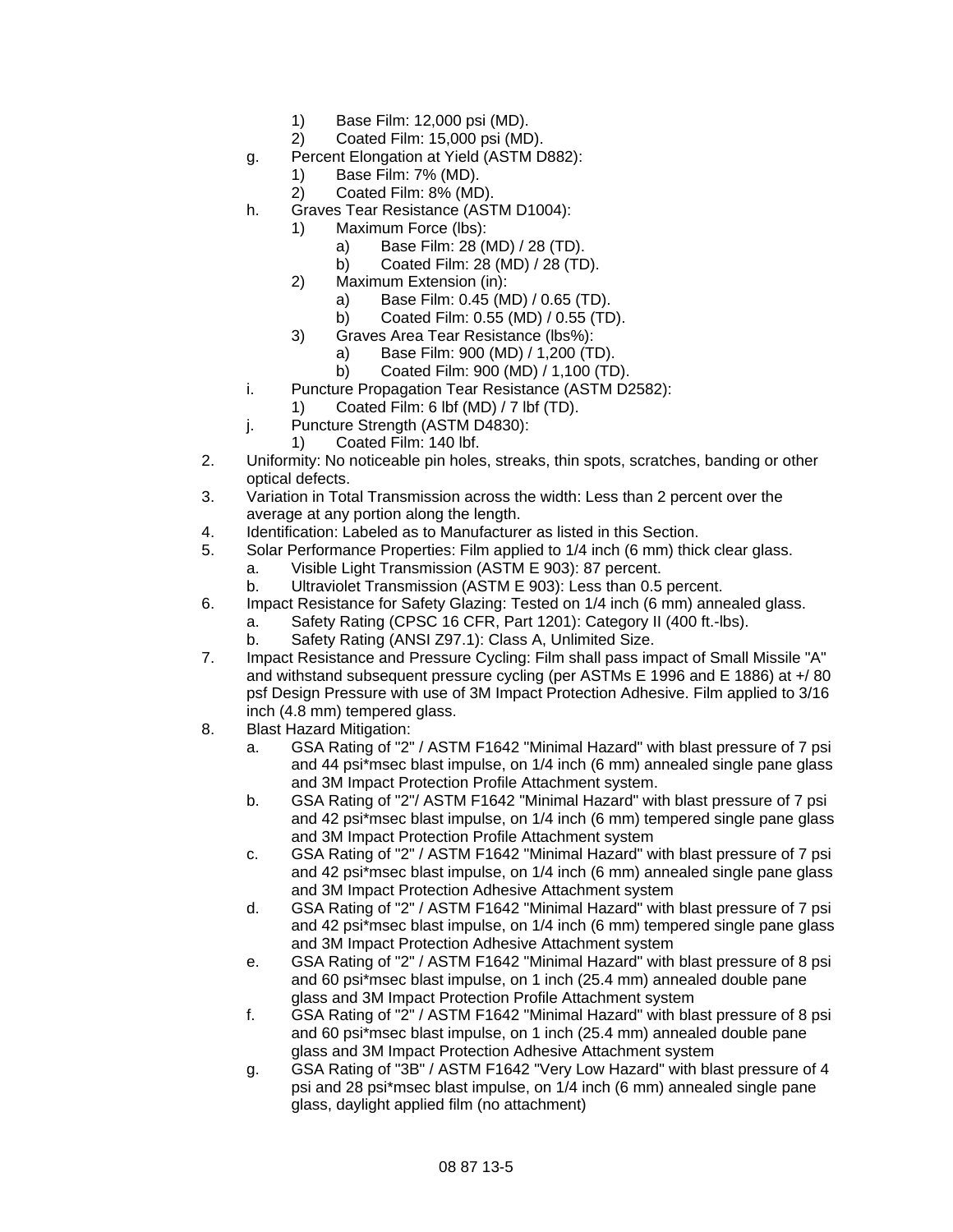- h. GSA Rating of "3B" / ASTM F1642 "Low Hazard" with blast pressure of 7 psi and 43 psi\*msec blast impulse, on 1/4 inch (6 mm) tempered single pane glass, daylight applied film (no attachment)
- i. GSA Rating of "3B" / ASTM F1642 "Low Hazard" with blast pressure of 7 psi and 42 psi\*msec blast impulse, on 1 inch (25.4 mm) annealed double pane glass, daylight applied film (no attachment)
- j. GSA Rating of "3B" / ASTM F1642 "Low Hazard" with blast pressure of 12 psi and 70 psi\*msec blast impulse, on 1 inch (25.4 mm) tempered double pane glass, daylight applied film (no attachment)
- 9. Forced Entry Resistance: Product shall have been evaluated for time to resist complete body passage by a qualified 3rd Party test lab.

# PART 3 EXECUTION

# 3.1 EXAMINATION

- A. Film Examination:
	- 1. If preparation of glass surfaces is the responsibility of another installer, notify Architect in writing of deviations from manufacturer's recommended installation tolerances and conditions.
		- a. Glass surfaces receiving new film should first be examined to verify that they are free from defects and imperfections, which will affect the final appearance.
	- 2. Do not proceed with installation until glass surfaces have been properly prepared and deviations from manufacturer's recommended tolerances are corrected. Prepare surfaces using the methods recommended by the manufacturer for achieving the best result under the project conditions.
	- 3. Commencement of installation constitutes acceptance of conditions.

### 3.2 PREPARATION

- A. Clean surfaces thoroughly prior to installation.
- B. Prepare surfaces using the methods recommended by the manufacturer for achieving the best result for the substrate under the project conditions.
- C. Refer to Manufacturer's installation instructions for methods of preparation for Impact Protection Adhesive or Impact Protection Profile film attachment systems.

## 3.3 INSTALLATION

- A. Film Installation, General:
	- 1. Install in accordance with manufacturer's instructions.
	- 2. Cut film edges neatly and square at a uniform distance of 1/8 inch (3 mm) to 1/16 inch (1.5 mm) of window sealant. Use new blade tips after 3 to 4 cuts.
	- 3. Spray the slip solution, composed of one capful of baby shampoo or dishwashing liquid to 1 gallon of water, on window glass and adhesive to facilitate proper positioning of film.
	- 4. Apply film to glass and lightly spray film with slip solution.
	- 5. Squeegee from top to bottom of window. Spray slip solution to film and squeegee a second time.
	- 6. Bump film edge with lint-free towel wrapped around edge of a 5-way tool.
	- 7. Upon completion of film application, allow 30 days for moisture from film installation to dry thoroughly, and to allow film to dry flat with no moisture dimples when viewed under normal viewing conditions.
	- 8. If completing an exterior application, check with the manufacturer as to whether edge sealing is required.